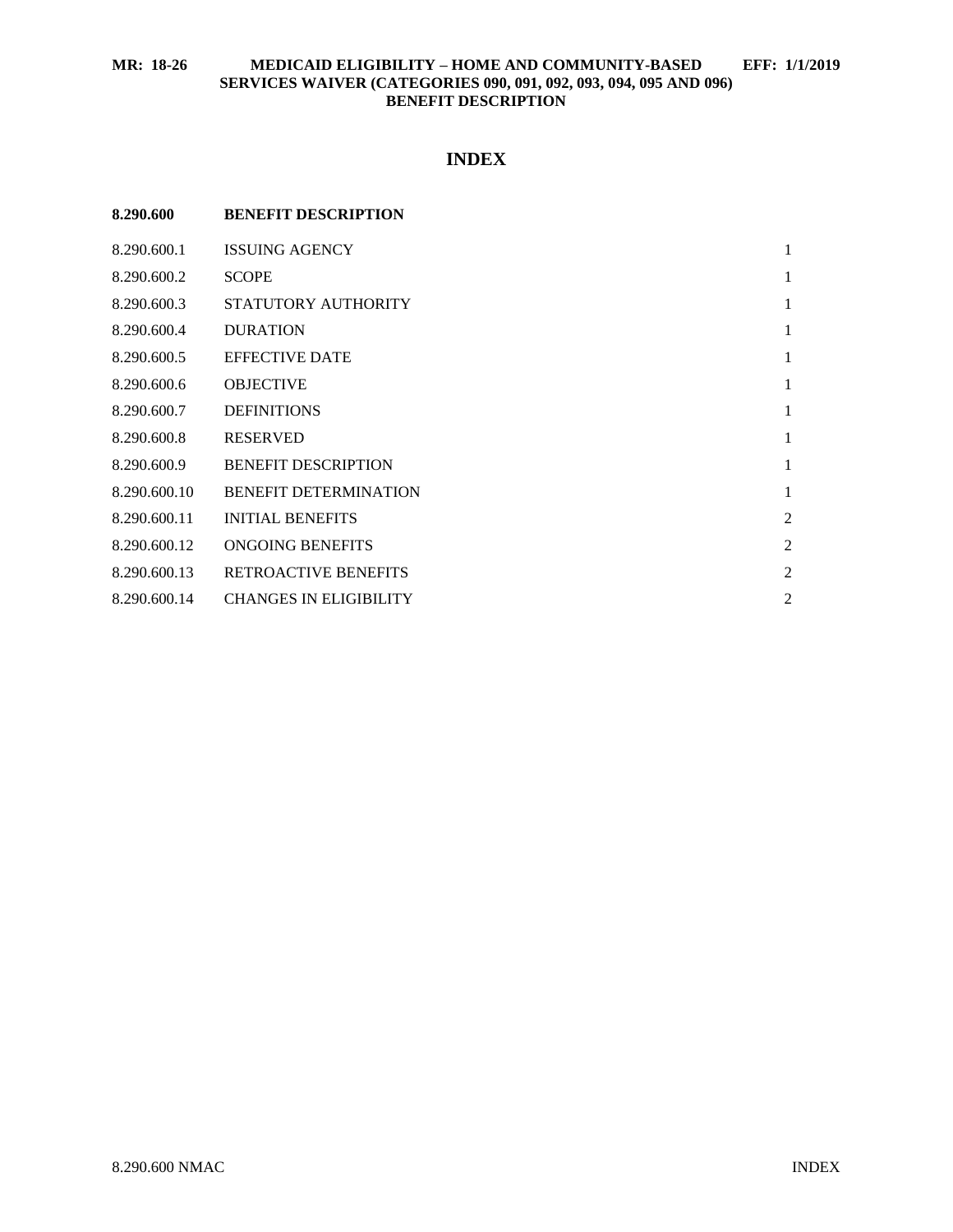**TITLE 8 SOCIAL SERVICES**

#### **CHAPTER 290 MEDICAID ELIGIBILITY - HOME AND COMMUNITY-BASED SERVICES WAIVER (CATEGORIES 090, 091, 092, 093, 094, 095 AND 096) PART 600 BENEFIT DESCRIPTION**

<span id="page-1-0"></span>**8.290.600.1 ISSUING AGENCY:** New Mexico Human Services Department (HSD). [8.290.600.1 NMAC - Rp, 8.290.600.1 NMAC, 1/1/2019]

<span id="page-1-1"></span>**8.290.600.2 SCOPE:** The rule applies to the general public. [8.290.600.2 NMAC - Rp, 8.290.600.2 NMAC, 1/1/2019]

<span id="page-1-2"></span>**8.290.600.3 STATUTORY AUTHORITY:** The New Mexico medicaid program is administered pursuant to regulations promulgated by the federal department of health and human services under Title XIX of the Social Security Act, as amended and by the state human services department pursuant to state statute. See Section 27-2-12 *et seq.*, NMSA 1978.

[8.290.600.3 NMAC - Rp, 8.290.600.3 NMAC, 1/1/2019]

<span id="page-1-3"></span>**8.290.600.4 DURATION:** Permanent.

[8.290.600.4 NMAC - Rp, 8.290.600.4 NMAC, 1/1/2019]

<span id="page-1-4"></span>**8.290.600.5 EFFECTIVE DATE:** January 1, 2019, or upon a later approval date by the federal centers for medicare and medicaid services (CMS), unless a later date is cited at the end of the section. [8.290.600.5 NMAC - Rp, 8.290.600.5 NMAC, 1/1/2019]

<span id="page-1-5"></span>**8.290.600.6 OBJECTIVE:** The objective of this rule is to provide eligibility criteria for the medical assistance division (MAD) programs. [8.290.600.6 NMAC - Rp, 8.290.600.6 NMAC, 1/1/2019]

<span id="page-1-6"></span>**8.290.600.7 DEFINITIONS:** See Section 8.290.400.7 NMAC. [8.290.600.7 NMAC - Rp, 8.290.600.7 NMAC, 1/1/2019]

### <span id="page-1-7"></span>**8.290.600.8** [**RESERVED**]

<span id="page-1-8"></span>**8.290.600.9 BENEFIT DESCRIPTION:** Eligible recipients are eligible for specified services available under the particular waiver and ancillary services available under the general medicaid program. See specific program policy sections for covered services.

[8.290.600.9 NMAC - Rp, 8.290.600.9 NMAC, 1/1/2019]

<span id="page-1-9"></span>**8.290.600.10 BENEFIT DETERMINATION:** Application for the waiver programs is made using the HSD 100 application. Upon notification by the appropriate program manager that an unduplicated recipient (UDR) is available for waiver services, applicants are registered on the income support division (ISD) eligibility system. Applications must be acted upon and notice of approval, denial, or delay sent out within 45 calendar days from the date of application, or within 90 calendar days if a disability determination is required from the disability determination unit (DDU). The eligible recipients must assist in completing the application, may complete the form themselves, or may receive help from a relative, friend, guardian, or other designated representative.

**A. Representatives applying on behalf of individuals:** If a representative makes application on behalf of the eligible recipient, that representative will continue to be relied upon for information regarding the eligible recipient's circumstances. The ISD caseworker will send all notices to the eligible recipient in care of the representative.

**B. Additional forms:** The following forms are also required as part of the application process:

**(1)** the eligible recipient or representative must complete and sign the primary freedom of choice (PFOC) form at the time of allocation; and

**(2)** the eligible recipient or representative must sign the applicant's statement of understanding at the time waiver services are declined or terminated.

**C. Additional information furnished during application:** The ISD caseworker provides an explanation of the waiver programs, including, but not limited to, income and resource limits and possible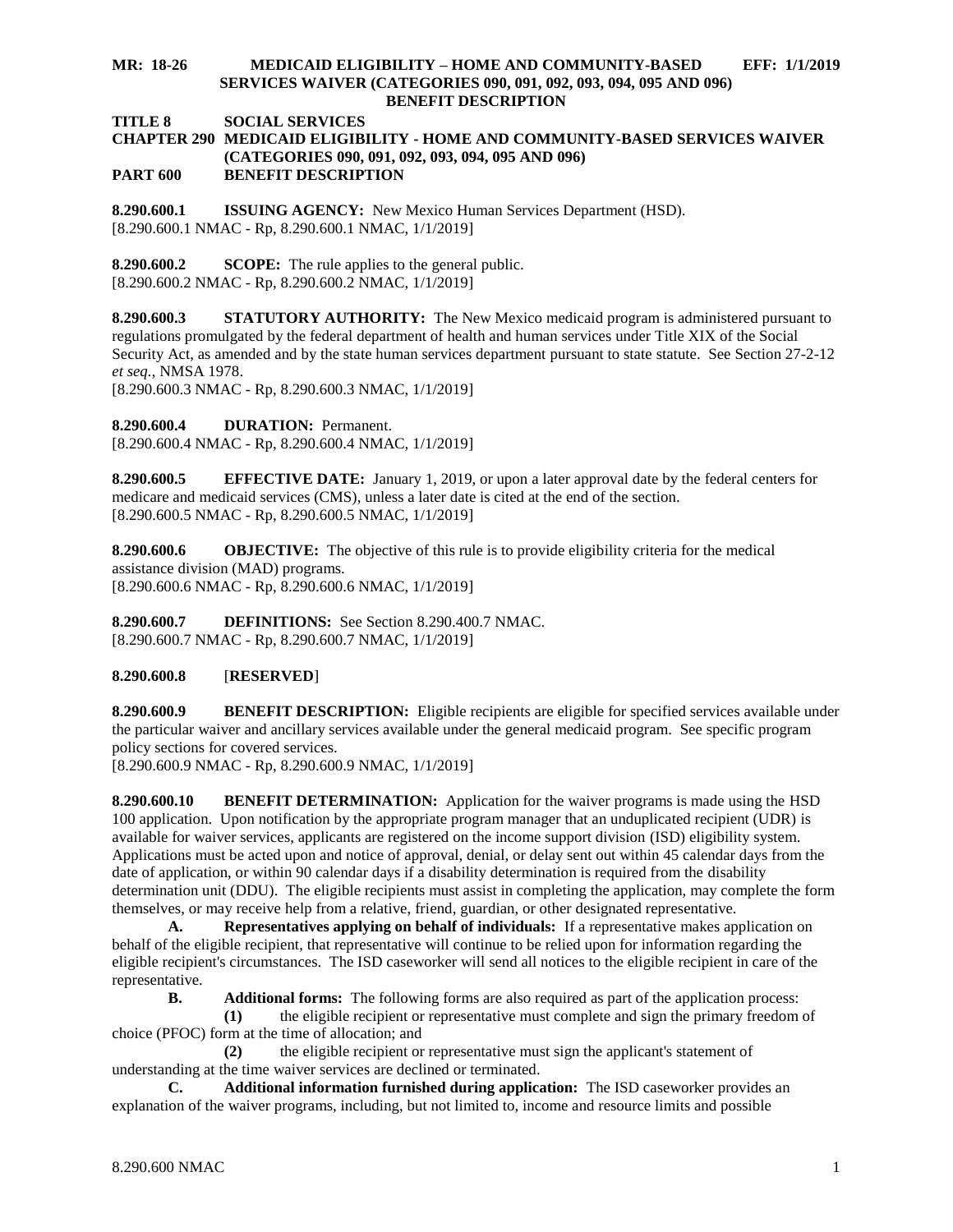alternatives, such as institutionalization. The ISD caseworker refers potentially eligible recipients to the social security administration to apply for supplemental security income (SSI) benefits. If a disability decision by the DDU is required, but has not been made, the ISD caseworker must follow established procedures to refer the case for evaluation.

[8.290.600.10 NMAC - Rp, 8.290.600.10 NMAC, 1/1/2019]

## <span id="page-2-0"></span>**8.290.600.11 INITIAL BENEFITS:**

**A.** The application process begins once the letter of allocation and the medicaid application for assistance are received by ISD. Once ISD has confirmed the applicant/recipient meets all eligibility criteria, the application can be approved effective the first month for which an approved level of care has been established. Medicaid eligibility covers acute and ancillary medicaid services that are effective immediately on the first day of the first month of medicaid eligibility. Home and community-based waiver services are prospective and are only available once the individual services plan (ISP) or comprehensive care plan (CCP) is approved and implemented. Following initial approval, waiver services must be provided when appropriate to eligible waiver recipients within 90 calendar days of approval. Medicaid eligibility under the waiver program is contingent on the receipt of waiver services. If an applicant/recipient is transitioning from one home and community-based services (HCBS) waiver program to another, ISD must be contacted to coordinate the start date based on the month the ISP or CCP is established for the new program. This is to ensure there is no interruption in services for the recipient.

**B. Notice of determination:** Applicants determined to be ineligible for waiver services are notified of the reason for the denial and provided with an explanation of appeal rights.

**C.** Applicants determined to be eligible for waiver services are notified of the approval. [8.290.600.11 NMAC - Rp, 8.290.600.11 NMAC, 1/1/2019]

### <span id="page-2-1"></span>**8.290.600.12 ONGOING BENEFITS:**

**A.** A complete redetermination of eligibility must be performed annually by the ISD caseworker for each open case.

**B.** Level of care determinations are made by the utilization review contractor or a member's selected or assigned managed care organization, as applicable to the centennial care, community benefit program. Level of care reviews are required to be completed at least annually except for certain community benefit members whose chronic condition is not expected to improve. These individuals may be eligible for an ongoing nursing facility (NF) level of care (LOC). To qualify for ongoing NF LOC, the community benefit member must have met a NF LOC for the previous three years. The ongoing NF LOC status must be reviewed and approved annually by the managed care organization's medical director and must be supported in documentation by the member's physician. The complete criteria for an ongoing NF LOC can be found in the New Mexico medicaid nursing facility level of care criteria and instructions document.

**C. 90 day reconsideration period**: HSD will reconsider in a timely manner the waiver eligibility of an individual who is terminated for failure to submit the renewal form or necessary information, if the individual subsequently submits the renewal form within 90 days after the date of termination without requiring a new application per 42 CFR 435.916(C)(iii).

[8.290.600.12 NMAC - Rp, 8.290.600.12 NMAC, 1/1/2019]

<span id="page-2-2"></span>**8.290.600.13 RETROACTIVE BENEFITS:** Eligibility for these categories is prospective so retroactive coverage is not available in accordance with 8.200.400.14 NMAC. [8.290.600.13 NMAC - Rp, 8.290.600.13 NMAC, 1/1/2019]

<span id="page-2-3"></span>**8.290.600.14 CHANGES IN ELIGIBILITY:** If the eligible recipient ceases to meet any of the eligibility criteria, the case is closed following provision of advance notice as appropriate. See Section 8.200.430.9 NMAC and following subsections for information about notices and hearing rights.

**A. Non-provision of waiver services:** To continue to be eligible for waiver services, an eligible recipient must be receiving waiver services, early and periodic screening, diagnostic and treatment (EPSDT) benefits or managed care services, other than case management, (42 CFR Section 435.217). If at any time waiver services are no longer being provided (e.g., a suspension) and are not expected to be provided for 90 consecutive days, the recipient is **ineligible** for the waiver category and the case must be closed after appropriate notice is provided by the ISD caseworker.

**B. Admission to a hospital, nursing facility, or intermediate care facility for individuals with intellectual disabilities (ICF-IID):** If an eligible waiver recipient enters an acute care hospital, a nursing facility, or